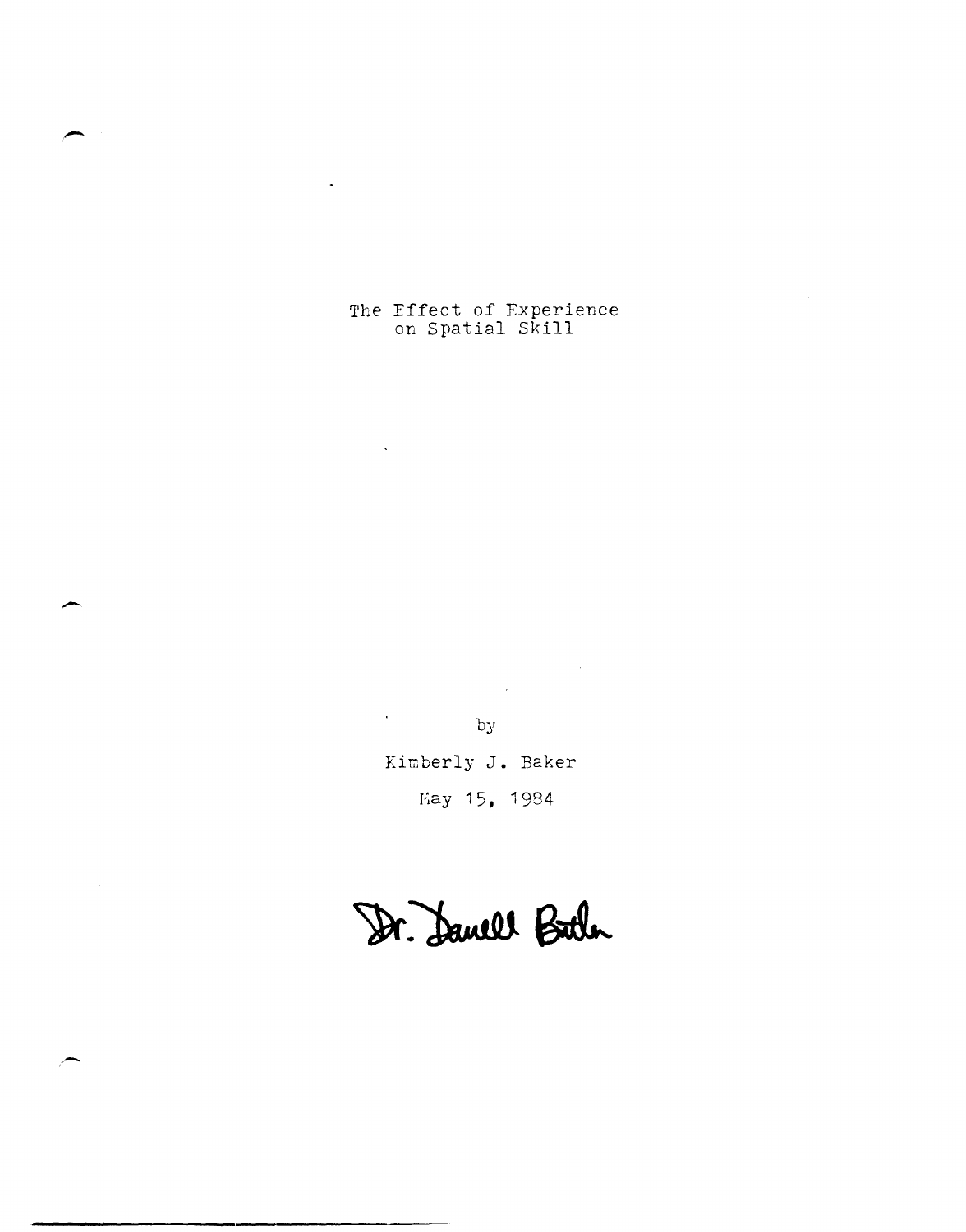

Past research on three-dimensional interpretations of depicted objects indicates large variances among subjects' judgments (Butler & Baker, 1983; Shepard, 1981; Perkins and Cooper, 1980). What accounts for the large variance among subjects? Shepard credits the variance to stimulus ambiguity; many different interpretations can be formulated from one drawing. Perkins and Ccoper believe it is the result of sloppy geometrical computations. They believe that perception operates more or less qualitatively rather than quantitatively which results in judgment errors. These accounts may not provide the entire explanation. The present paper examines the viewpoint that differences among subjects' skills and experiences with spatial tasks also may influence interpretations of depicted objects.

There is abundant research arguing that individual differences in spatial skills contribute to variability in spatial judgments (Cooper, 1992; Kail, Carter, Pellegrino, 1979; Tapley and Bryden, 1977). This paper examines three variables that may be important when judging depicted objects: (1) life or school experiences in drawing, (2) sex, and (3) spatial ability.

# Experience

-

Research suggests that specific types of experience contribute to superior performance on spatial tasks and tests (Blade and Watson, 1955; Stringer, 1975). Blade and Watson pro vide evidence that college courses in engineering produced a significant gain in visualization test scores. The improve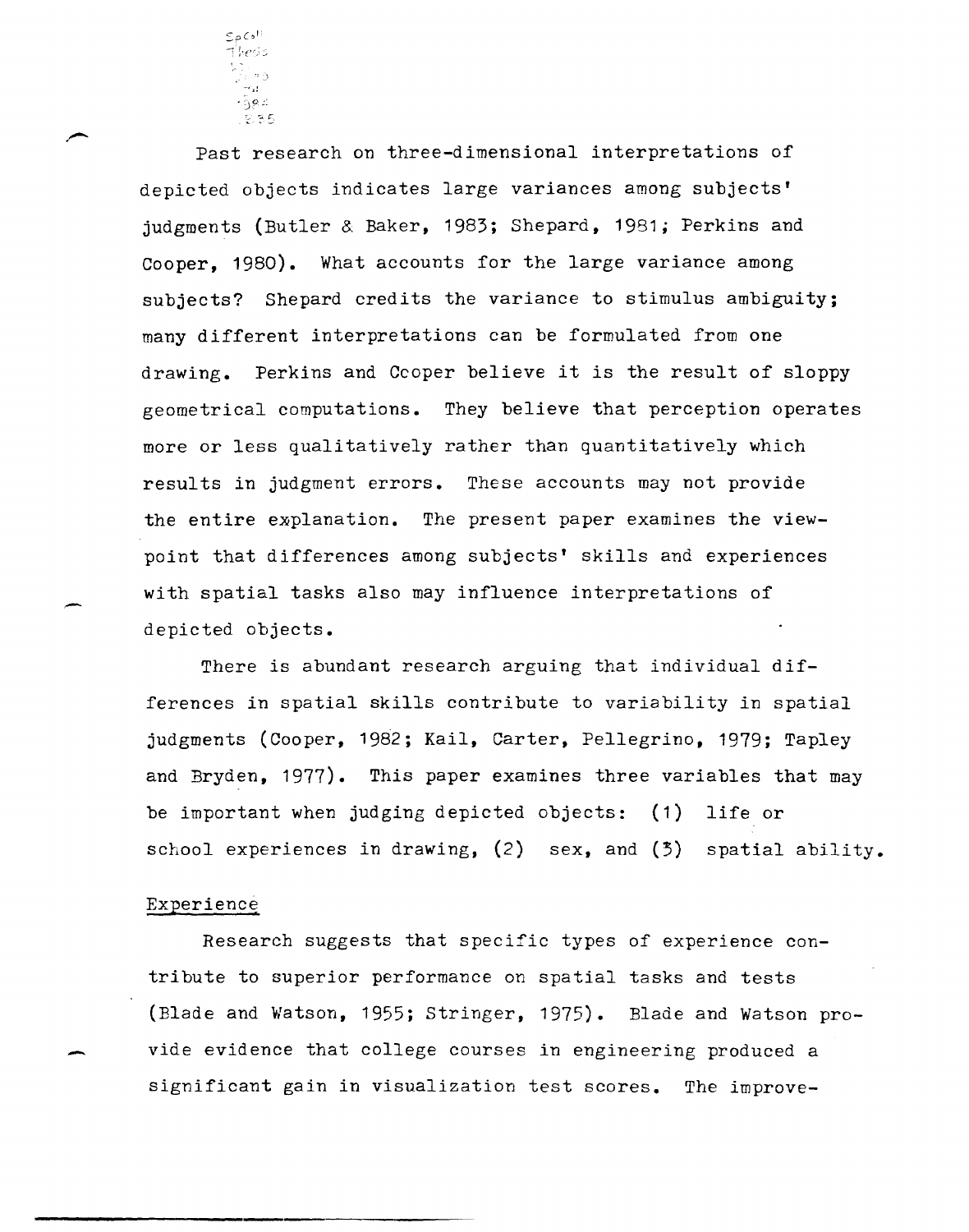ment was about three times as great as that of courses for nonengineering students. They also reported that precollege experiences, e.g. high school courses, hobbies, and work experiences in mechanical drawing, were also a factor in superior test performance. Specifically, all students with high visualization test scores had mechanical drawing experience.

In an experiment with freshman architecture majors, Stringer (1975) found that specific training improved scores on spatial tests. The freshman had previous formal instruction and practice in technical drawing. In the experiment one group received specific drawing training while the second group completed a conventional architectural design project in which there was no drawing required. In different spatial tests only one significant difference occurred between the two groups. This difference occurred on the DAT-SR which contains items requiring training that the first group was given. As expected, the first group showed superior performance. In four other spatial tests (Card Rotation, Cube Comparison, Form Board, and Paper Folding) the groups showed no significant difference.

There are several hypotheses concerning which skills are affected by experience (Cooper, 1982; Swann and Miller, 1982). Swann and Miller have shown that individuals who form highly vivid and clear visual images are superior in remembering information about the physical appearance of objects. Experience may enable an individual to create more vivid images.

Cooper (1982) believes that the primary effect of experience is on individual processing strategies. An individual primarily uses either analytic processing (sequential processing of an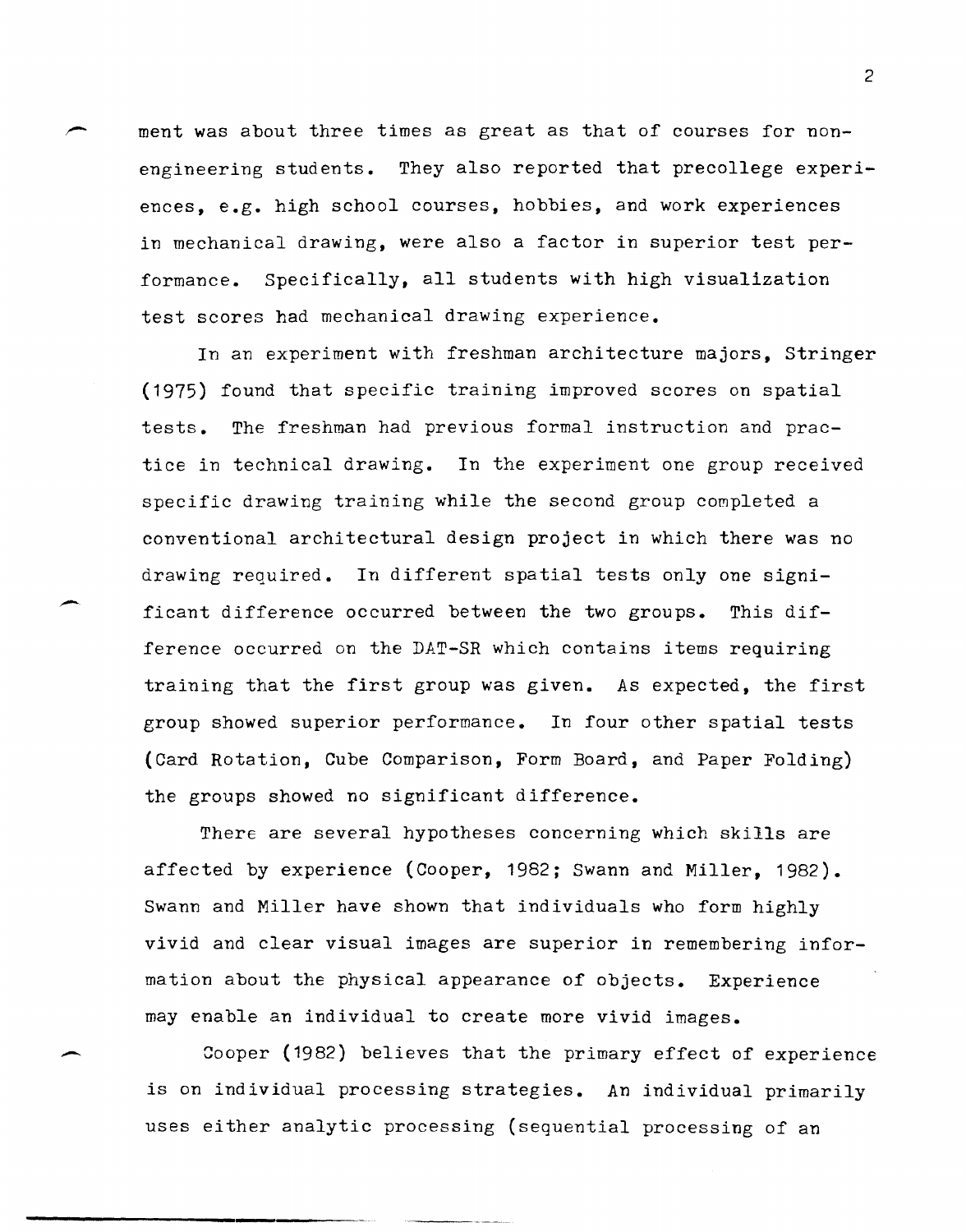~ object in subunits) or holistic processing (processing in a parallel fashion). If given a choice, an analytic processor will process objects analytically and a holistic processor will process objects holistically. However, either type can adopt the other strategy. Holistic processors were found to be more flexible in their ability to adopt either strategy.

## Sex

The literature provides controversy on whether sex differences in spatial ability exist. Tapley and Bryden (1977) state that sex differences do exist in mental rotation of depicted objects. Males were faster and more accurate in making judgments. Stericker and LeVesconte (1982), however, disagree. They argue that there are sex differences due primarily to differences in training. They found males more accurate than females on the pretest. They then provided spatial training tasks to both sexes and retested the subjects. Both groups benefitted equally and the females showed no significant difference in posttest scores from male control subjects. They argued that males' pretest scores were higher because they had more revelant pre-test experience.

Other research supports Stericker and LeVesconte (1982). Kail et. al. (1979) state that although men were faster in reaction times, all other aspects of the data (e.g. accuracy) were similar. Also, 70% of the females were as fast as the males. Only the remaining 30% were slower. In other words, greater variability among females accounted for the slower mean female reaction times.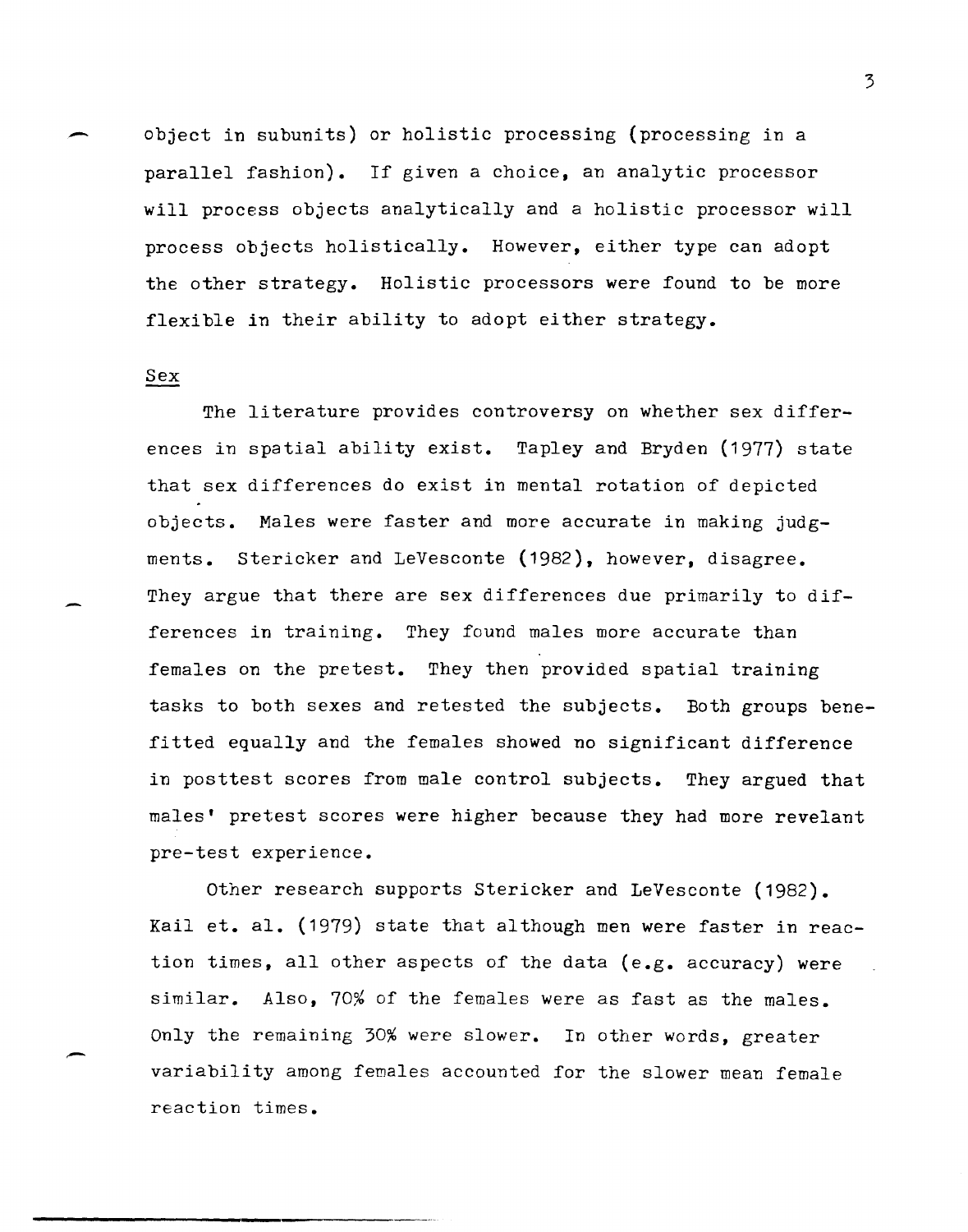Petrusic, Varro, and Jamieson,  $(1978)$  suggest that sex differences may exist for some spatial skills, but not for others. Sex differences were found on both the Card Rotation Test and the Mental Rotation Task (a modification of the Shepard and Metzler, 1971) but not on the Minnesota Paper Form Board Test.

# Spatial Ability

There are many types of spatial tests. The tests appear to be capturing two types of spatial ability, spatial relations and visualization. Pellegrino and Kail (1982) state that spatial relations pertain to speed and accuracy of spatial processing. Emphasis is on two-dimensional, not three-dimensional, forms. Stericker and LeVesconte (1982) add that spatial relations pertain to comprehending the arrangement of the stimulus. They argue that spatial visualization emphasizes detail and mental manipulation of an object or part of a configuration.

# The Present Experiment

--

Each of the factors described above may be important in explaining perception of depicted objects. However, Shepard (1978) and Perkins and Cooper (1980) limited their subjects to ambiguous stimuli, concluding that stimulus ambiguity or sloppy geometry were responsible for differences among judgments. Other researchers have used very unambiguous stimuli. Their conclusions differ. Tapley and Bryden (1977), Stericker and LeVesconte  $(1982)$ , Kail et. al.  $(1979)$ , and Petrusic et. al. (1978) explain that judgments are influenced by sex differences. Cooper (1982), Blade and Watson (1955) and Stringer (1975)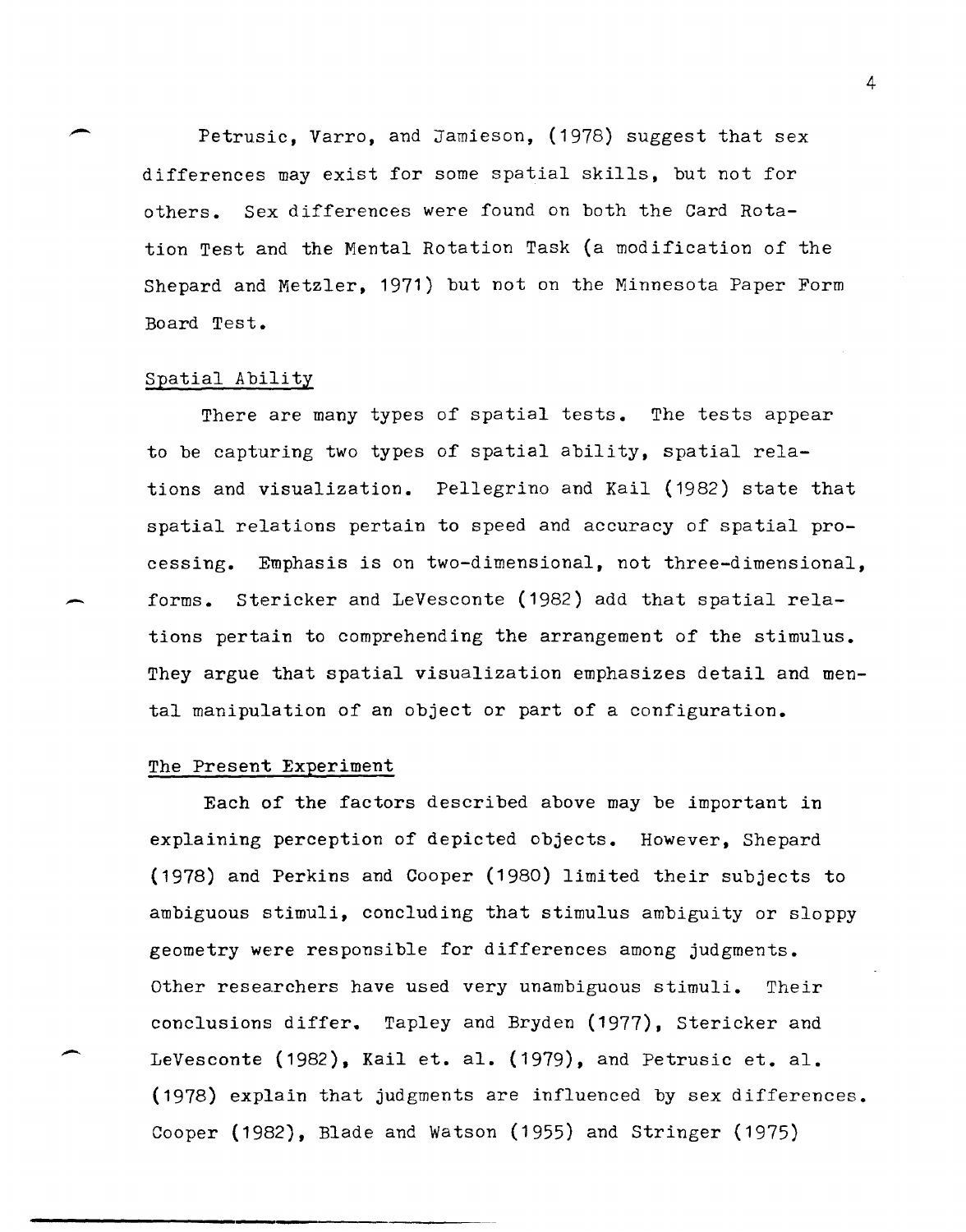believe that spatial skills or training are significant determinants of judgments.

The present experiment includes both ambiguous and unambiguous stimuli in an attempt to address the contributions of stimulus ambiguity and individual differences to judgments of depicted objects. Pellegrino and Kail (1982) claim that the Minnesota Paper Form Board (MPFB) is the spatial visualization test that least emphasizes speed and instead stresses detail and skill in manipulating internal parts of a stimulus configuration. For this reason the present research will use the MPFB to measure judgments of unambiguous stimuli. Judgments of ambiguous stimuli will be obtained using a Method of Adjustment procedure of 3-D interpretations of angles in simple line drawings (Butler and Baker, 1983). Both kinds of judgments will be compared to each other and analyzed in terms of subjects' differences in drawing training and sex.

#### METHOD

### Subjects

-

--

-

A total of 40 students were solicited from the Ball State University School of Architecture, the art school, the industrial arts curriculum, and the general campus population. Subjects were divided into three groups. The experienced group (E), consisted of fourteen students with at least two drafting or technical drawing courses from either college of high school. The "some experience" group (SE), consisted of fourteen subjects with one drafting or drawing course from either college or high school. The "nonexperienced" group  $(NE)$ , consisted of twelve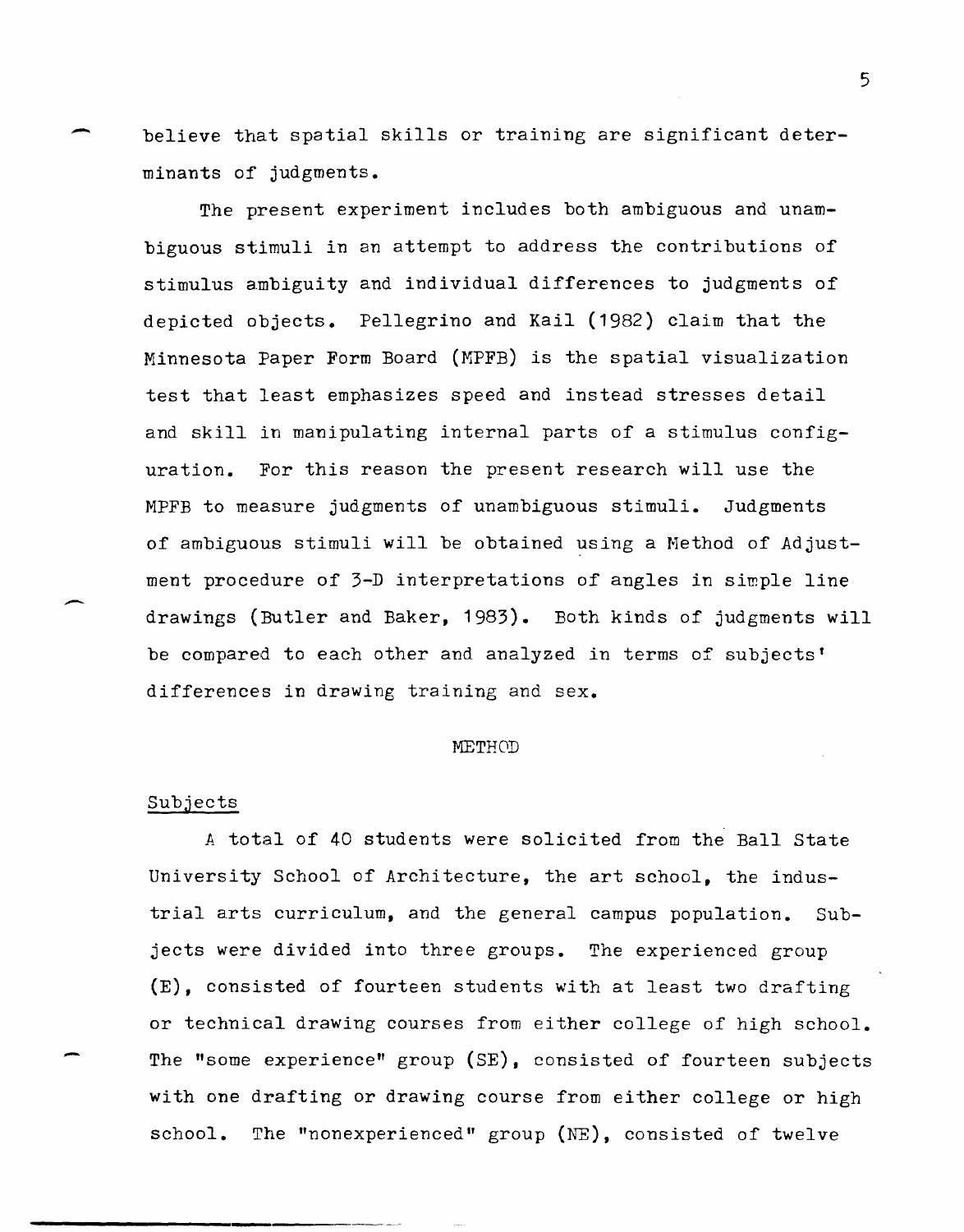subjects who had no drafting or drawing courses in college or high school. All subjects were paid \$3.35 for approximately one hour of participation in the experiment.

## Stimuli

-

For the method of adjustment task fourteen different stimuli were used (see Figure 1). Each stimulus was three intersecting lines defined by two angles (15<sup>\*-15</sup><sup>\*</sup>, 15<sup>\*</sup>-45<sup>\*</sup>, 15<sup>\*</sup>-75<sup>\*</sup>, 15--105-, 15--135-, 15--165-, 45--45-, 45--75-, 45--105-, 45-- 135°, 75°-75°, 75°-105°, 75°-135°, 105°-105°). Figure 1 shows the 45<sup>\*</sup>-45<sup>\*</sup> stimulus with the angle to be judged indicated by a small dash bisecting the angle 27 mm. from the intersection. The stimuli were drawn in the upper left corner of a 23 cm black and white CRT connected to an Apple II plus computer. Lines in the stimulus were white, 27 mm. long and approximately 1 mm\_ wide\_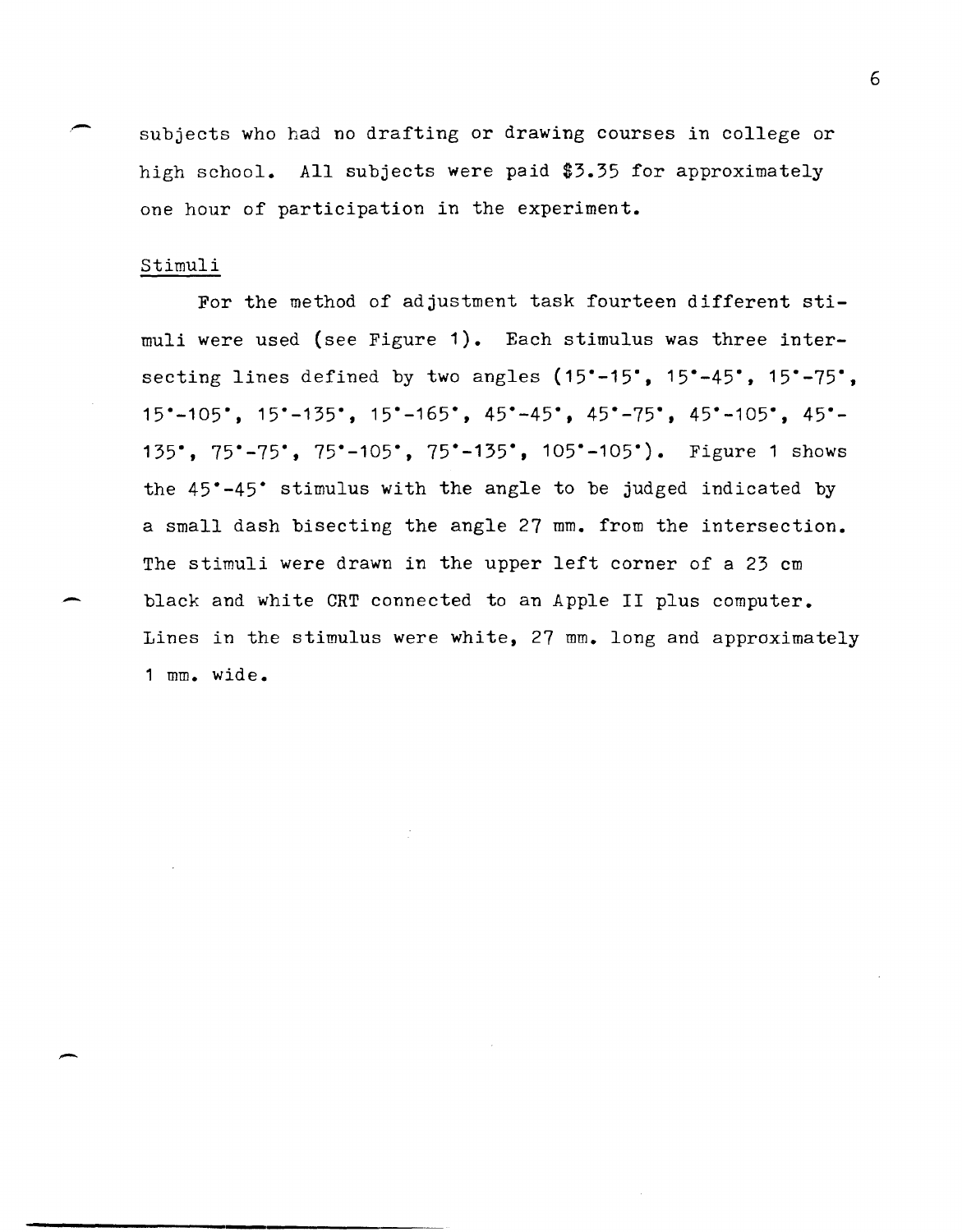

Figure **1.** An intersection defined by two angles. The small dash indicates the angle to be judged.

 $\mathbb{I}$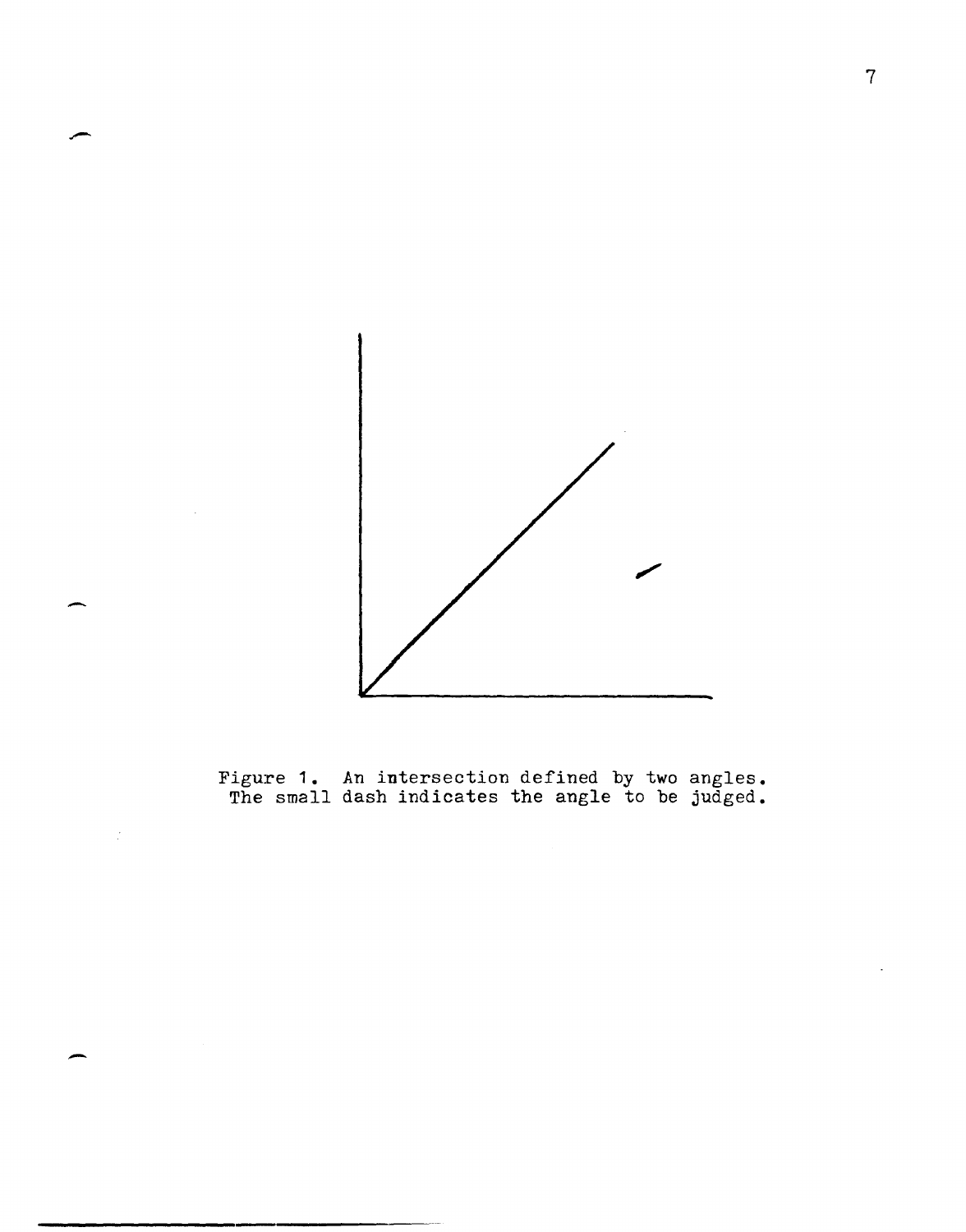## Procedure

~

Each subject was run one at a time. First, the number of drafting or drawing classes of each subject was recorded. Then each subject was given instructions for the Method of Adjustment Procedure. The subjects were verbally instructed to adjust an angle in the lower right corner of the CRT to look the same as the indicated angle in the stimulus would look if judged from "straight-on." For example, the marked angle in Figure **1,** if viewed as a corner of a regular box, would be a 90· angle if turned to face you straight-on. Half of the subjects were instructed to adjust the angle to the largest angle the stimulus could represent. The other half was told to adjust the smallest angle the stimulus could represent.

Subjects were then shown two demonstrations. Three wires in clay were used to demonstrate how angles in three-dimensional space appear different from different points of view. A threedimensional block, triangle, and pyramid were also used to show the same phenomenon in objects.

The adjustment angle was defined by two lines (each line was 27 mms. long and approximately 1 mm. wide). Subjects used a dial and two buttons to make each judgment. The dial changed the angle between the two lines. The size of the angle depended on how much the dial was moved (bracketing was possible). To end a trial subjects pushed Button **1.** This displayed two messages on the screen: (1) Push Button 1 to return to the sti mulus, and (2) Push Button 2 to advance to the next trial. Subjects were required to wait at least a half second between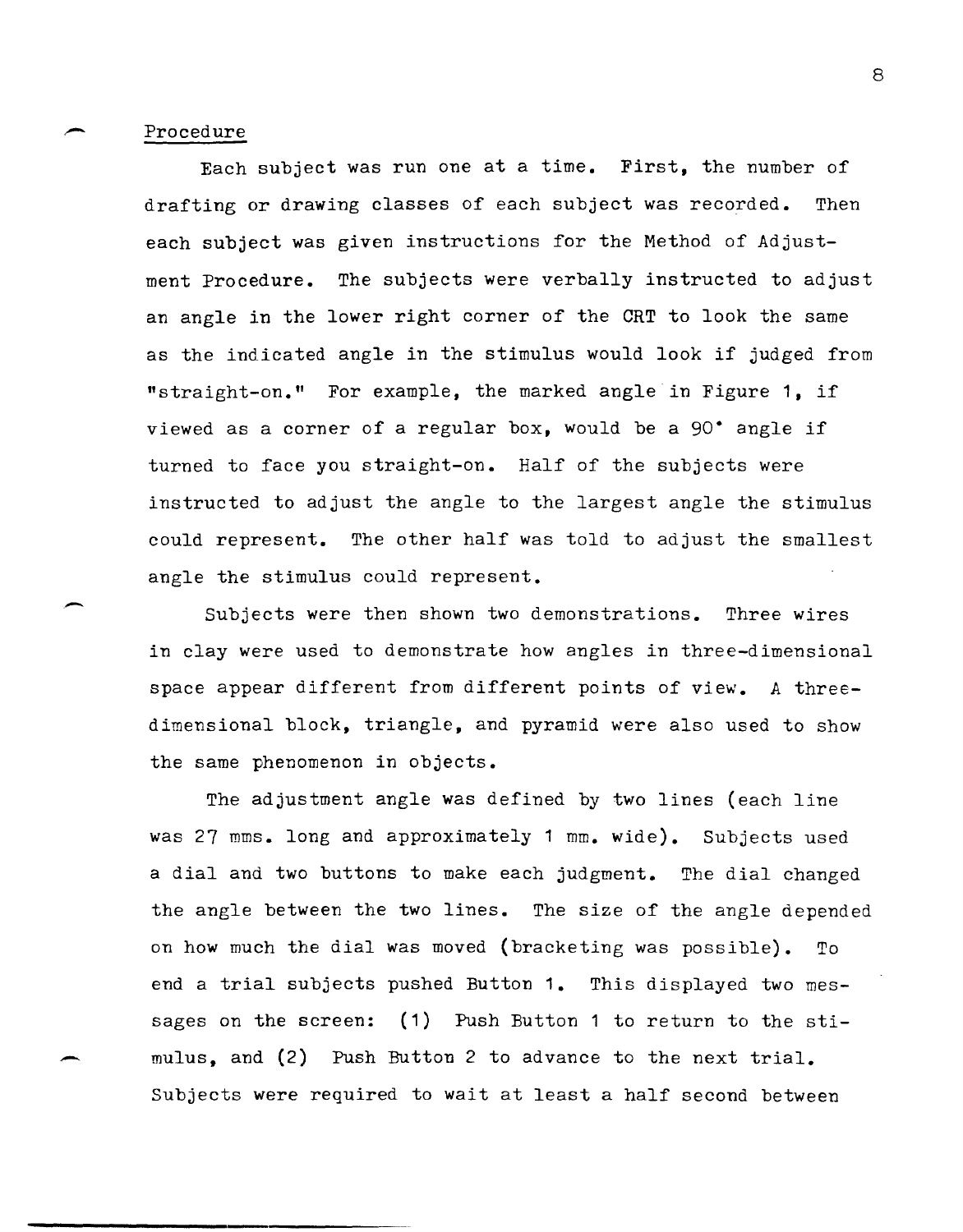pushing Button 1 and their second button press. This procedure prevented subjects from skipping angle judgments.

Subjects received 28 practice trials (each of the angles in the 14 stimuli). Responses were not recorded or analyzed. Subjects were not told that the first 28 judgments were practice trials.

Following the practice trials subjects viewed the same stimuli again. These responses were recorded. The order of the stimuli was randomized independently for each subject. A stopwatch was used to measure the total time subjects took in the task. Subjects were not told they were being timed.

After completing the Method of Adjustment Procedure the Revised Minnesota Paper Form Board Test, a 20 minute test that measures spatial ability, was administered. This test was handscored by two different people who compared scores and rechecked any discrepancies.

### Results

-

-

Instructions did not have a strong effect on judgments. The data were first analyzed using angle size and instructions as independent variables in an *ANOVA.* Neither the main effect of instructions  $(F(1,38) = 1.50, N.S.)$  nor the interaction between instructions and angle size  $(F (27, 1026) = 1.02, N.S.)$ were significant. As expected, angle size was a very significant factor (F (27, 1026) = 38.96,  $p \le 0001$ ).

There are differences in judgments as a function of previous drawing experience. Figure 2 shows the mean judgments as a function of angle size and level of experience. The slopes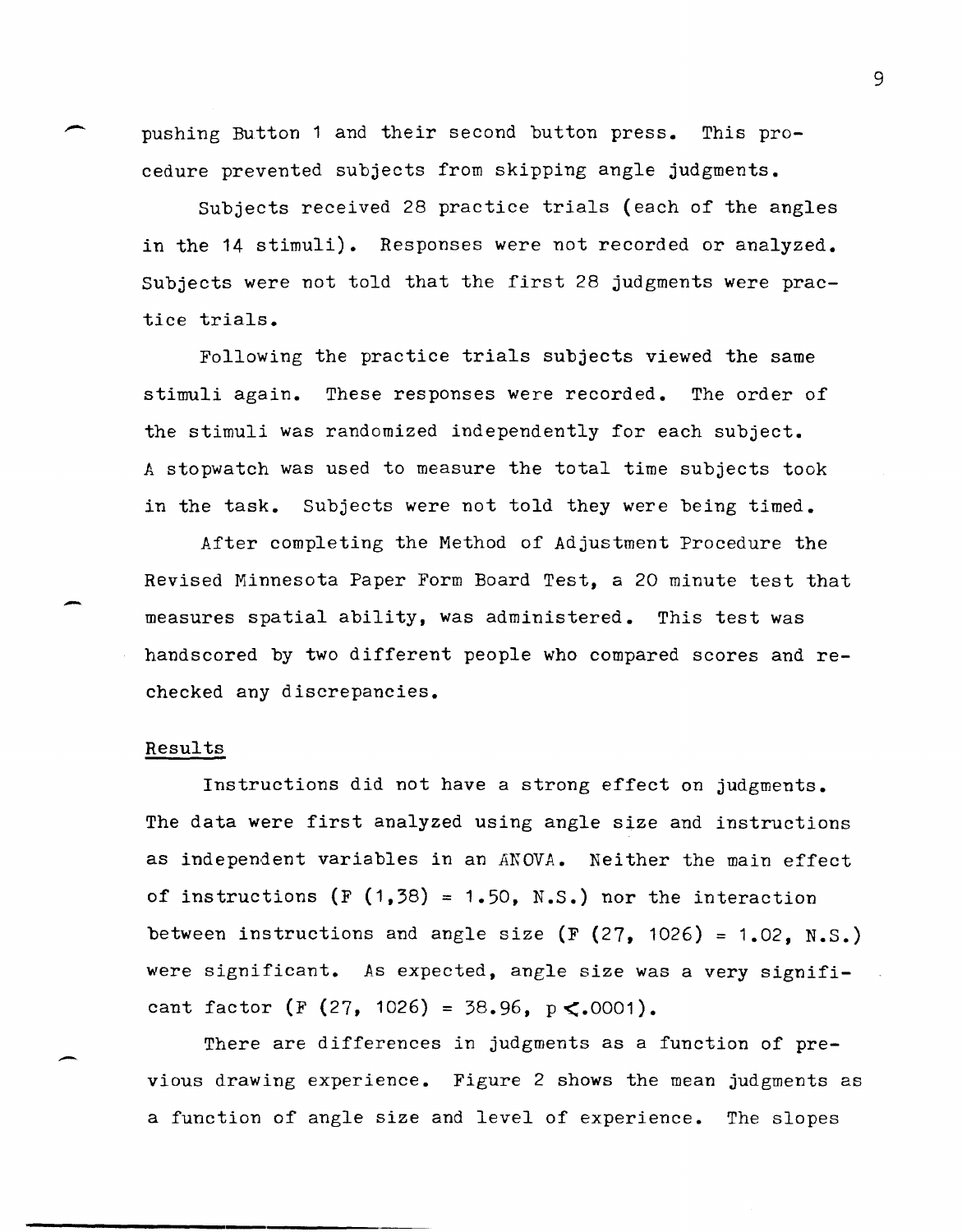of the best-fitting straight line of the three groups are significantly different  $(F (2, 1116) = 3.55, p \le .05)$ . As can be seen in Figure 2, the slope of the most experienced group is smallest, that is, the most horizontal.

The differences in judgment function slopes are probably not due to error rates. If random judgments are added to scores for an angle, the best-fitting line would be more horizontal but the standard deviations would increase. The mean standard deviation of angle judgments for the three groups are nearly identical  $\sqrt{S}(NE) = 26.5$ , S (SE) = 27.2, S (E) = 28.27 although they do increase with decrease in slope.

The major reason for differences among experience groups appears to be differences in judgments that could be 90· corners (i.e. all 3 angles in apparent surfaces could be 90·). The five stimuli that could be 90° corners are: 15°-75°, 4S·-4S·, 4S·-7S·, 7S·-7S·, 10S·-10S·. A stepwise multiple regression analysis of the mean judgments of these ten angles for each subject was computed using sex, instructions, test score, and experience as predictors. Only experience was a significant predictor (R  $(1,38) = .40$ ; p  $\lt$ .01). The mean judgment for each experience group show the progression toward 90° as experience increases  $\Gamma \bar{x}$  (NE) = 79,  $\bar{x}$  (SE) = 83,  $\bar{x}$  (E) =887.

-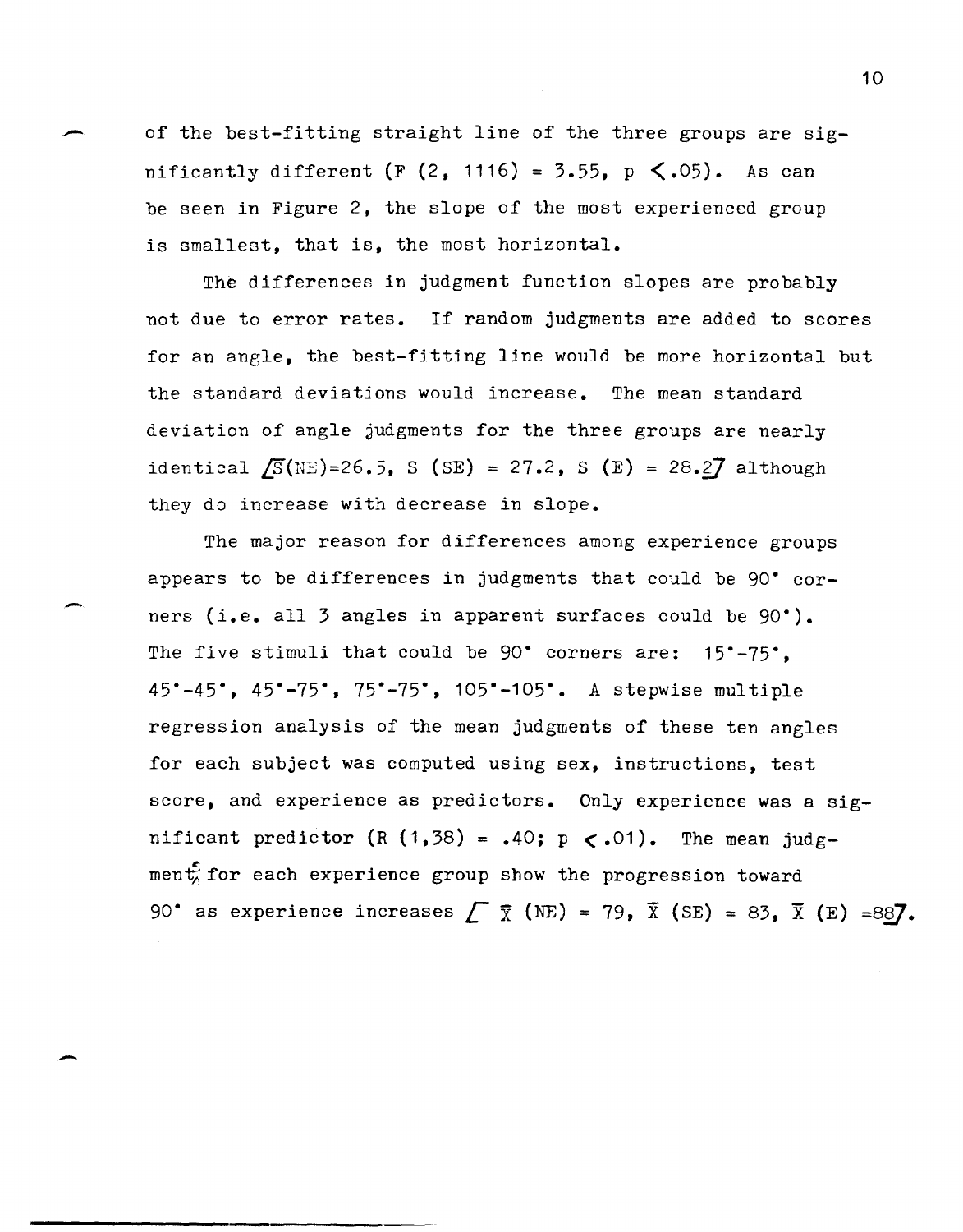

ANGLE

Figure 2. Mean judgments of raw data for each angle across context.

-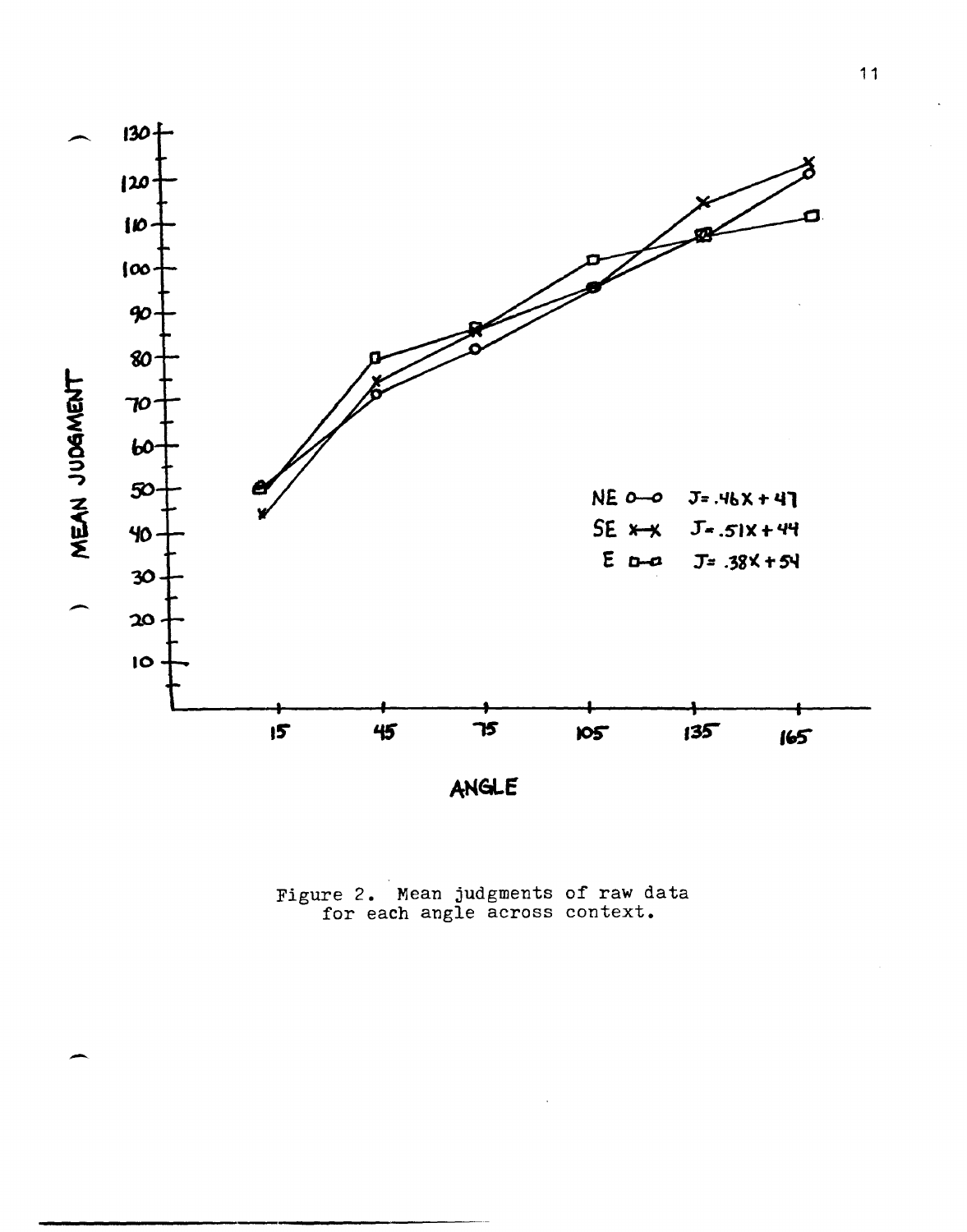Another variable that may be responsible for part of the difference among slopes is spatial ability. There is a high, significant correlation between spatial skill (as measured by the Form Board Test) and experience  $(r (38) = .49, p < .002)$ . Both variables were also highly correlated to mean judgments of angles in 90° corners (  $r$  (exp) = .402 and  $r$  (score) = .396). The partial correlation between test score and mean judgment with experience accounted for was .25, which was not significant, but is noteworthy.

.,-.

-

Sex cannot account for the obtained differences. It was not significantly correlated to experience  $(r (38) = .26, n.s.)$ , spatial test score  $(r (38) = -.08, n.s.)$ , or mean judgment of 90° corners (  $r$  (38) = .25, n.s.).

No differences in adjustment time were found as a function of mean judgment of 90° corners  $(r (38) - .11, n.s.)$ , experience  $(4 (38) = .26, n.s.),$  spatial test score  $(r (38) = .26, n.s.),$ or sex  $(r (38) = .29, n.s.).$ 

## DISCUSSION

The present study provides evidence that some of the differences in subjects' judgments of ambiguous stimuli are due to individual differences in skills, especially drawing. However, each experience group had large variability among subjects. Thus sloppy geometry or ambiguity of stimuli are clearly strong factors in judgments of these stimuli.

The results show that individuals with above average experience in drafting judge depicted objects differently than nonexperienced individuals--the judgment functions were more hori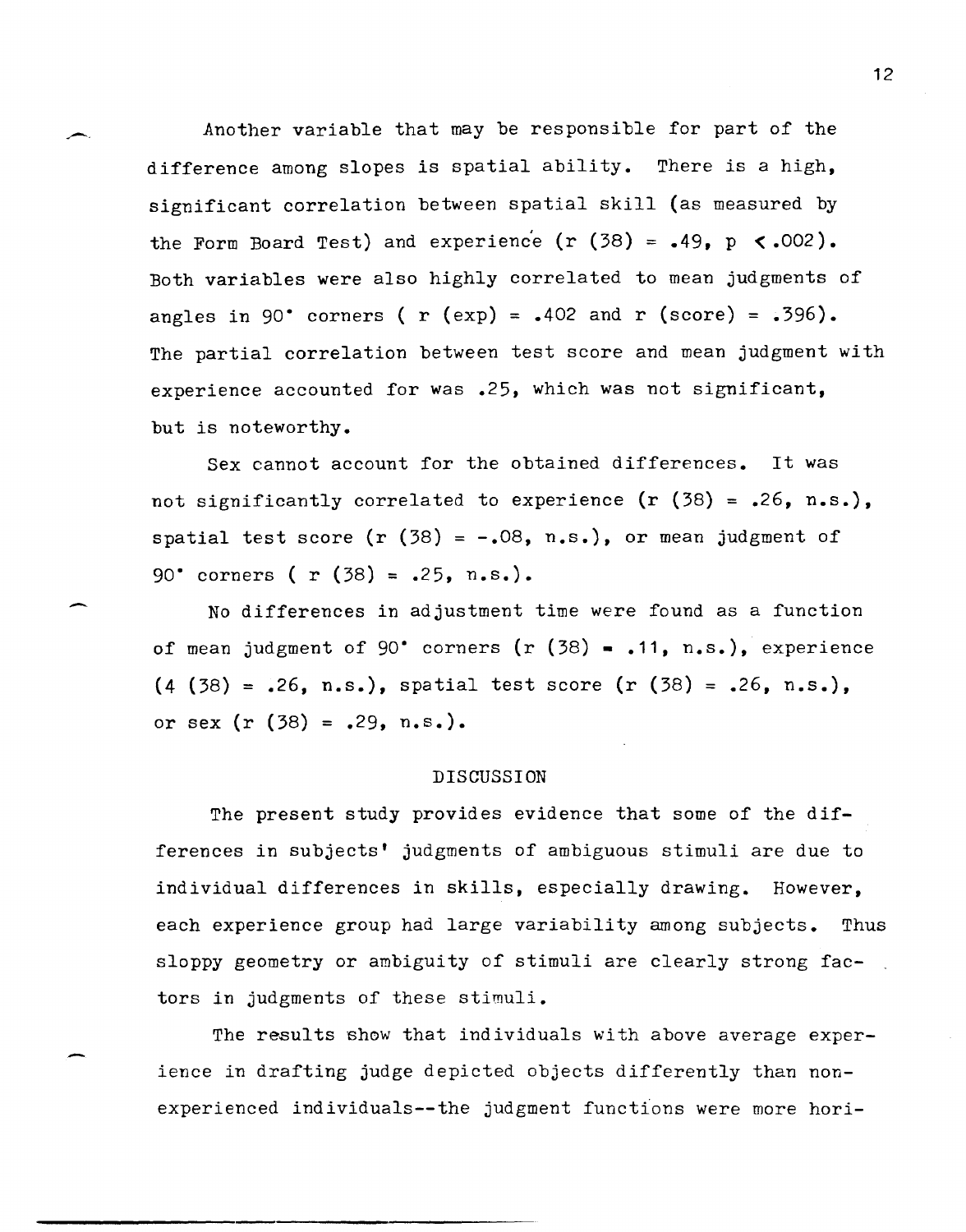zontal for the experienced subjects. Butler and Baker (1983) found similar results in an experiment involving increases in stimulus context. Judgment functions became more horizontal as more lines describing an apparent box were added to simple intersections such as those used in the present experiment. This suggests that the experienced subjects are acting like there is more context. Perhaps they are using top-down processing more than inexperienced subjects. This top-down processing was apparently most significant for 90· corner judgments. This result is consistent with the widely held belief among perceptual psychologists that there is a bias to see 90· whenever such an interpretation is consistent with projective geometry (e.g., Shepard, 1981). Our results suggest that the bias is stronger for experienced subjects.

Two alternative explanations may account for the differences between experience groups: (1) spatial ability is an innate characteristic, and (2) spatial skill is learned through individual training and experience. In our experiment sub jects were not trained, rather they were selected. It is possible that it was not drawing training that was significant. Individuals with above average spatial ability may choose to enter art or architecture schools. Thus these results do not really shed any light on the question of whether spatial ability is trained or innate.

,---------\_. \_\_ .\_-----

-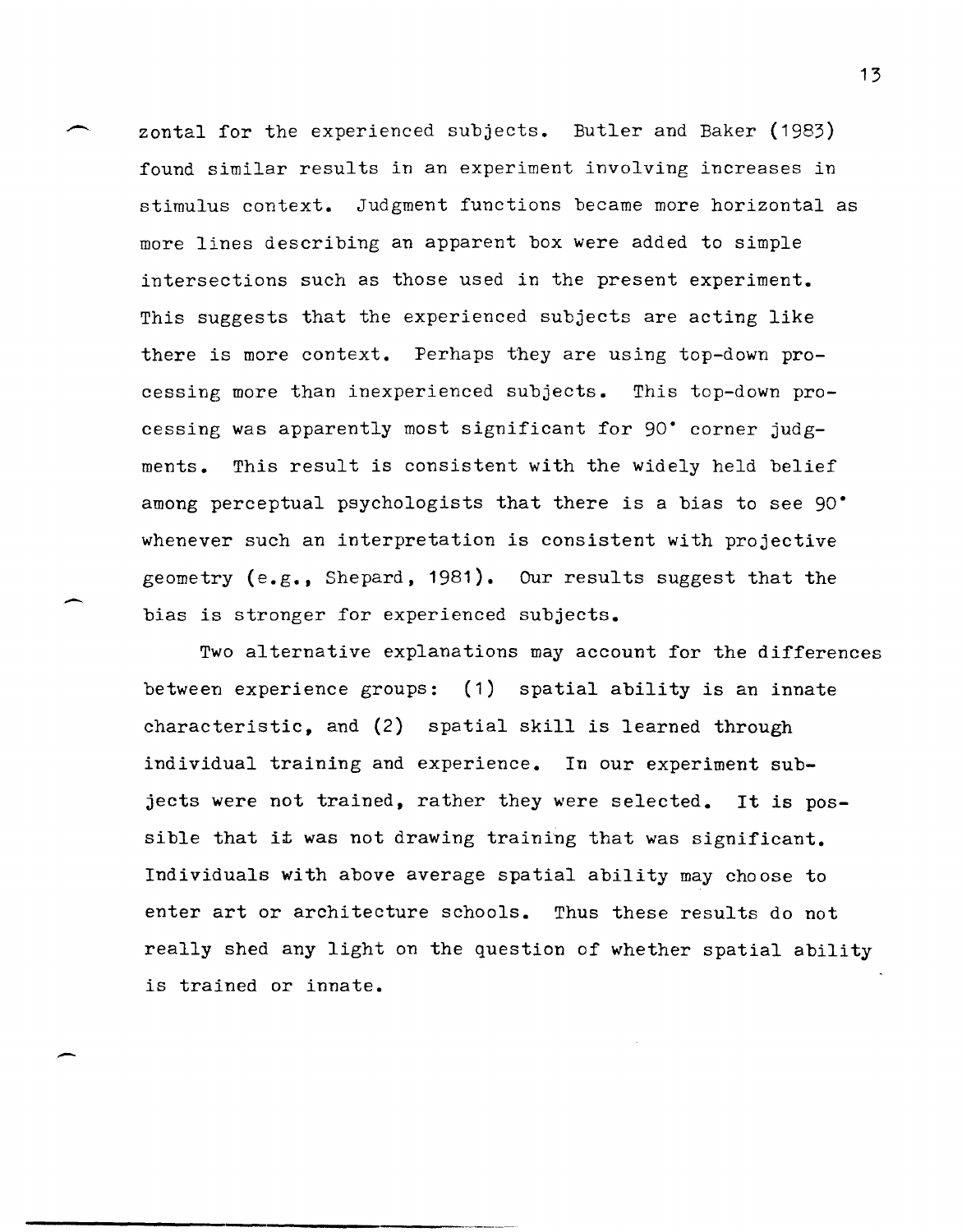### REFERENCES

 $\overline{\phantom{0}}$ 

-

-

- Blade, M. F. and Watson, w. S. (1955). Increase in spatial visualization test scores during engineering study. Psychological Monographs, 69 (12, Whole No. 397).
- Butler, D. L. and Baker, K. J.  $(1983)$ . Three dimensional interpretations of intersecting lines: a challenge to theories of visual perception. Paper presented at the meeting of The Mid-American Psychological Association.
- Cooper, L. A. (1982). Strategies for visual comparison and representation: Individual differences. In R. Sternberg, ed., Advances In The Psychology of Human Intelligence. Hillsdale, N. J.: Lawrence Erlbaum Associates.
- Kail R., Carter, P., and Pellegrino, J. (1979). The locus of sex differences in spatial ability. Perception and Psychophysics, 26, 182-186.
- Minton, H. L. and Schneider, F. W. (1980). Differential Psychology. Monterey, Calif.: Wadworth, Inc.
- Pellegrino, J. W. and Kail, R. K. (1982). Process of spatial aptitude. In R. Sternberg, ed., Advances In The Psychology of Human Intelligence. Hillsdale, N. J.: Lawrence Erlbaum Associates.
	- Perkins, D. N. and Cooper, R. (1980). How the eye makes up what the 1 ight leaves out. In M. Hagen (Ed.), The Perception of Pictures, Vol. II: Durer's Devices: Beyond The Projective Model, New York: Academic Press.
	- Petrusic, W. M., Jarro, L. and Jamieson, D. G.  $(1978)$ . Mental wotation validation of two spatial ability tests. Psychological Research, 40, 139-148.
	- Shepard, R. N. (1981). Psychophysical complementarity. In M. Kubovy and J. R. Pomerantz, ed., Perceptual Organization. Hillsdale, N. J.: Lawrence Frlbaum Associates.
	- Shepard, R. N. and Metzler, J. (1971). Mental rotation of three dimensional objects. Science.171, 701-703.
	- Steircker, A. and LeVesconte, S. (1932). Effect of brief training on sex-related differences in visual-spatial skill. Journal of Fersonality and Social Psychology, 43, 1018-1029.
	- Stringer, P. (1975). Drawing training and spatial ability. Ergonomics, 18, 101-108.

------------------